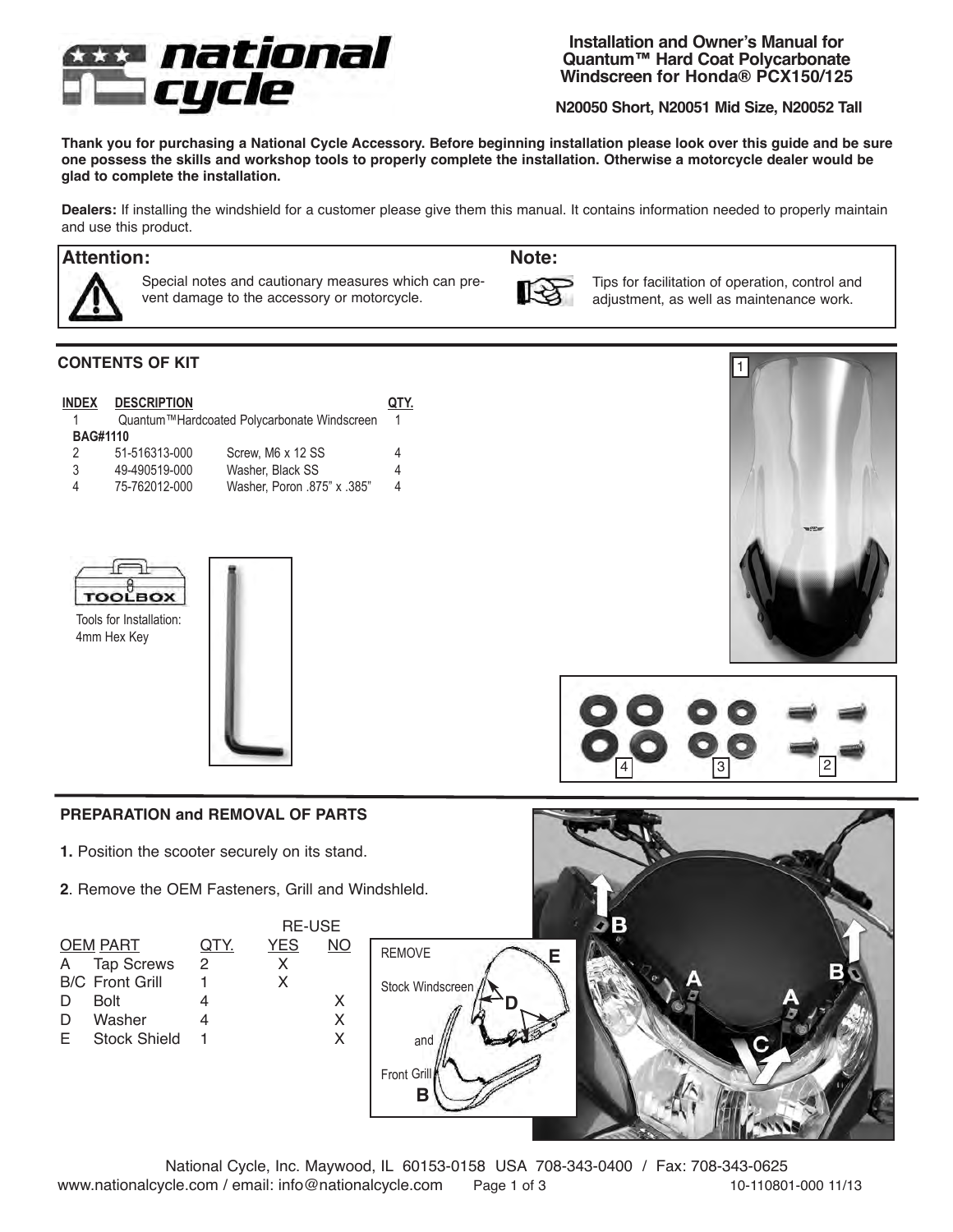

Figure 1 Figure 2

## **INSTALLATION**

**1.** Place Windscreen on scooter. Align holes in Windscreen over frame bushing at 4 places. **Figure 1** 





**4.** Using a Washer (3) and a Screw (2), install Windscreen. Repeat procedure at all four holes.

### **5.** Tighten Screws firmly. **Figure 3 (4mm Hex Key) DO NOT OVER TIGHTEN.**



**2.** Remove backing paper from a Poron Washer (4). Install one Washer over each mount hole. **Figure 2**



**6.** Re-assemble grill to scooter. **Figure 4**

**7.** Re-install OEM Tap Screws (A)**. Figure 4**